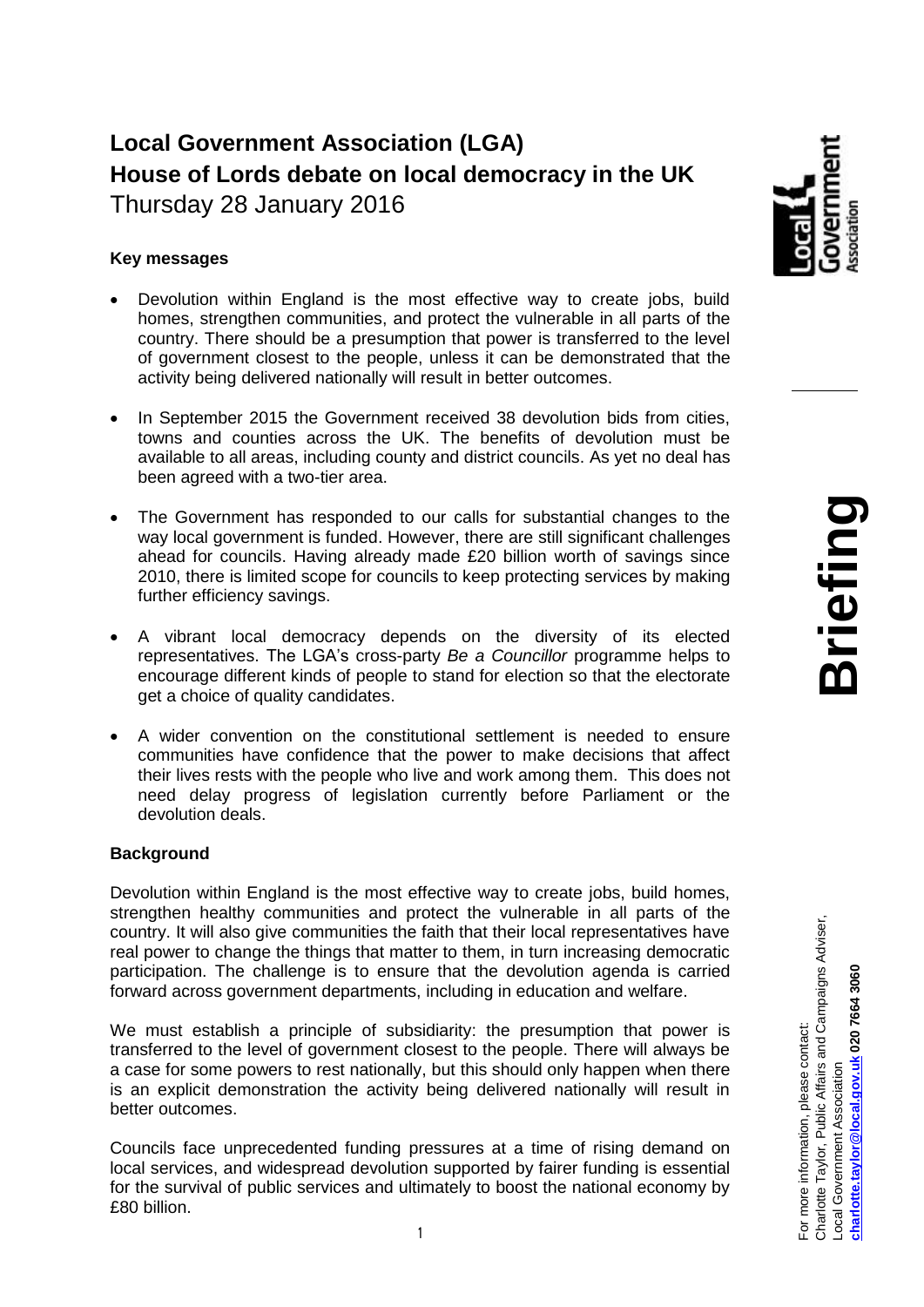#### **Devolution for all areas**

In September 2015 the Government received 38 devolution bids from cities, towns and counties across the UK. So far, deals have been agreed with eight areas. No deal has yet been agreed with a two-tier area. We understand that the Government's initial focus had primarily been on city regions with elected mayors, but the benefits of devolution must be available to all areas, including county and district councils. The LGA would encourage the Government to agree deals for a number of non-metropolitan two-tier areas as soon as possible.

Ministers have suggested that mayors may not be mandatory for non-metropolitan areas, but have also stated that Greater Manchester-style devolution deals will only be available for areas with mayors. Non-metropolitan areas should not be prevented from pursuing substantial devolution, if they have a clear proposition for strong governance.

Historically a top-down approach has not worked. People should be free to choose the appropriate model of governance for their community. We urge the Government to reconsider its position on elected mayors as a condition for greater devolution, in order that local and central government can work together to meet our shared ambitions for the people we are here to serve.

#### **Future of local government**

The Government has responded to our calls for substantial changes to the way local government is funded, with 100 per cent business rates retention by 2020, the option of multi-year funding settlements, and greater flexibility in setting council tax levels.

The local government finance settlement set out a flat-cash settlement over the next four years. However, there are still significant challenges ahead for councils who will have to make savings sufficient enough to compensate for the additional cost pressures they face. Having already made £20 billion worth of savings since 2010, there is limited scope to keep protecting services through making further efficiency savings. Councils will have to make difficult decisions about the local services they provide.

The reductions announced in the local government finance settlement are front loaded. The pressures fall differentially on councils as do the proposals for the distribution of the reduction in Revenue Support Grant, which now takes into account councils' ability to raise council tax based on 2015/16 levels. Some councils are facing reductions in 2016/17 that are significantly higher than they had been planning for as a result of the change in the way that the funding reduction has been allocated.

There will be no additional funding for social care through the Better Care Fund in 2016/2017 and only £105 million in 2017/2018. This, together with the incremental nature of the council tax precept policy, means a further two years of significant pressures on a system that is already under strain. The Government has been clear in its intention to address social care pressures, yet in 2016/17 the spending power of councils with social care responsibilities will fall by 3.2 per cent at a time when they are facing rising need and the cost of the national living wage.

## *Be a Councillor*

Increasing the talent pool from which councillors are elected is a key task for local government. Local government benefits from councillors with life